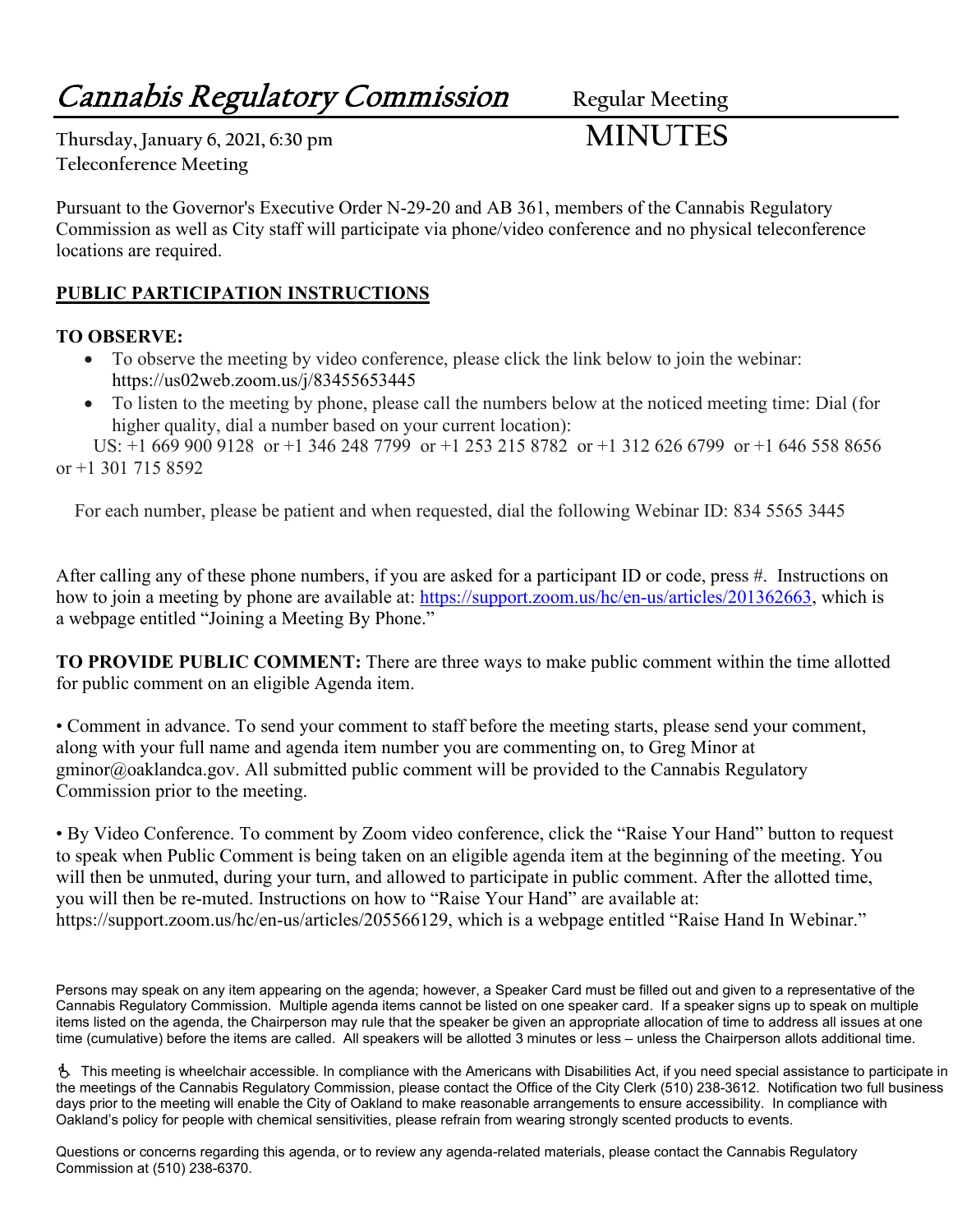• By Phone. To comment by phone, please call on one of the above listed phone numbers. You will be prompted to "Raise Your Hand" by pressing STAR-NINE ("\*9") to request to speak when Public Comment is being taken on a eligible agenda item at the beginning of the meeting.

Once it is your turn, you will be unmuted and allowed to make your comment. After the allotted time, you will be re-muted. Instructions of how to raise your hand by phone are available at: https://support.zoom.us/hc/enus/articles/201362663, which is a webpage entitled "Joining a Meeting by Phone."

If you have any questions about these protocols, please e-mail Greg Minor, at [gminor@oaklandca.gov](mailto:gminor@oaklandca.gov)

#### *Members:*

| Vacant                  | District 1 | Frank Tucker            | District 7         |
|-------------------------|------------|-------------------------|--------------------|
| Tracey Corder           | District 2 | Chaney Turner           | At Large           |
| <b>Austin Stevenson</b> | District 3 | Stephanie Floyd-Johnson | Mayor              |
|                         |            |                         |                    |
| Lauren Payne            | District 4 | TiYanna Long            | City Auditor       |
| Vacant                  | District 5 | Greg Minor              | City Administrator |
| Vacant                  | District 6 |                         |                    |

Available on-line at: **https://www.oaklandca.gov/boards-commissions/cannabis-regulatory-commission**

## MEETING AGENDA

A. Roll Call and Determination of Quorum

*Present: Corder, Stevenson, Payne, Tucker, Turner, Floyd-Johnson, Long, and Minor*

B. Approval of the Draft Minutes from the Regular CRC Meeting on December 2, 2021

*Member Floyd-Johnson moved to approve the Minutes as drafted; Member Stevenson seconded the motion and it passed by consensus.*

*A public speaker inquired about the status of consumption lounges based on the previous CRC meeting.*

- C. Reports for Discussion and Possible Action
	- 1. Adopt a Resolution Determining That Conducting In-Person Meetings Of The Cannabis Regulatory Commission Would Present Imminent Risks To Attendees' Health, And Electing To Continue Conducting Meetings Using Teleconferencing In Accordance With California Government Code Section 54953(E), A Provision Of AB-361

*Member Payne moved to adopt the Resolution as drafted. Member Tucker seconded the motion and it passed by consensus.*

2. Cannabis Industry Security Assessment

*Member Minor presented the report along with Eric Simundza in the Department of Economic and Workforce Development's Business Development Division and Lt. Jeff Thomason with the Oakland Police Department's Support Operations Division.*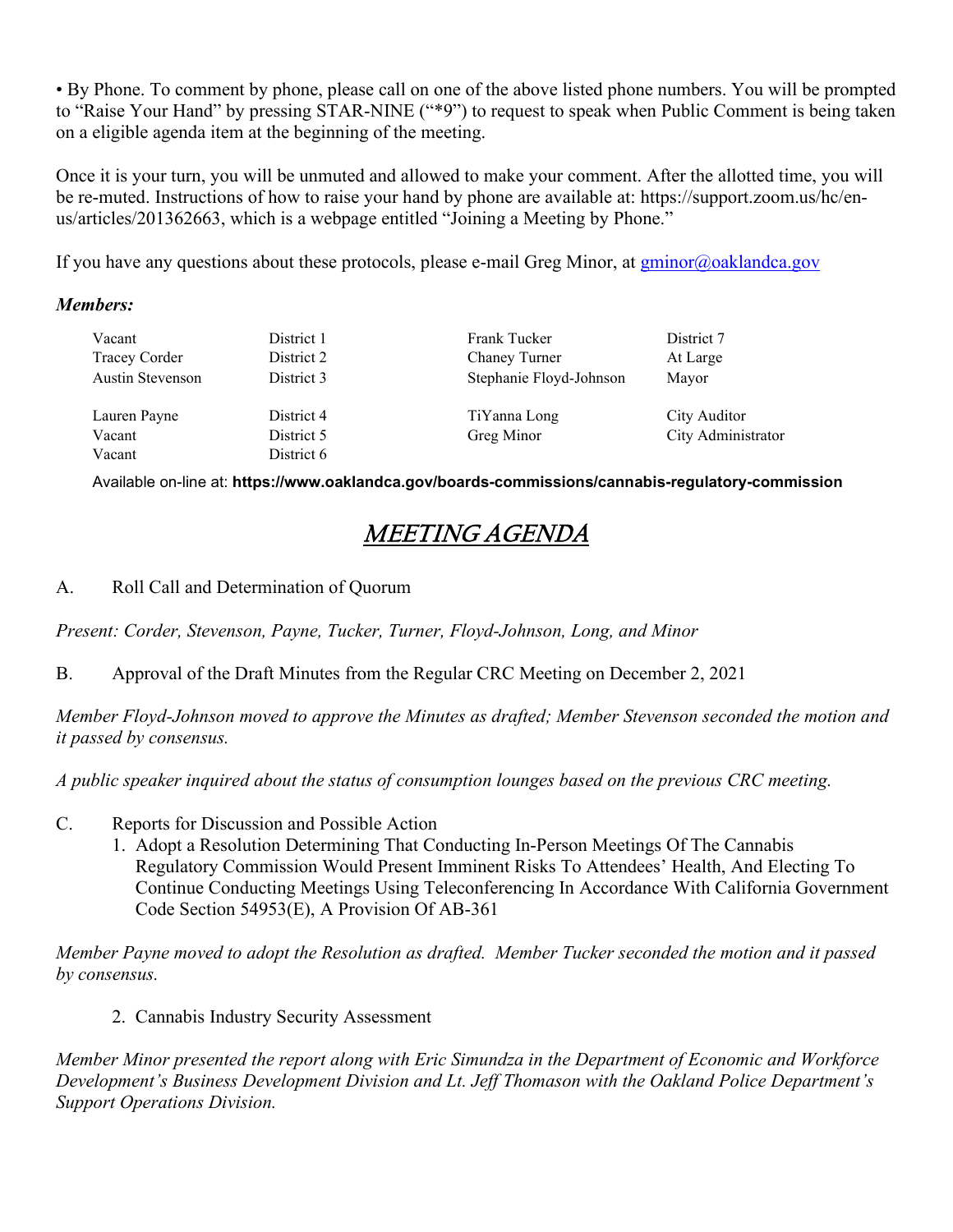*Public speakers inquired if there would be a competitive process for any funds made available for private security, encouraged the City to reduce barriers for operators' accessing capital, recommended the City explore everything it can to keep people safe, and questioned whether increased police presence would increase violent confrontations.*

*Member Floyd-Johnson asked about the following: what the differences are between robberies versus burglaries; whether cannabis businesses can publicly market themselves as part of a Business Improvement District (BID) given restrictions on cannabis businesses; and if grant funds go towards the investigation of cannabis business burglaries.*

*Member Corder questioned what the impacts would be if grant funds went towards increased police patrol. Member Payne mentioned High Rise Law's text alert system for cannabis operators. Member Payne also expressed concern regarding increased police patrol. Chair Turner noted every strategy is needed in the long term but did not think private security and police would be viable in the short term compared to helping operators fortify their locations. Chair Turner emphasized that any resources that go towards law enforcement should not go towards enforcement against the unregulated market. Additionally, Chair Turner was interested in learning more about how a cannabis BID would work and that ultimately cannabis businesses need to be safe to keep their customers and neighbors safe.*

*Lt. Thomason explained the distinction between a burglary and robbery, including how both have taken place against cannabis businesses and staff, respectively, as well as how the Criminal Investigation Division is investigating the burglaries against cannabis businesses. Member Minor encouraged the commission to use this opportunity to provide its recommendations.*

*Member Floyd-Johnson made a motion to accept the report and to explore the recommendations in it as expeditiously as possible. Chair Turner seconded the motion and it passed by consensus.*

3. Implementation Update on Current State Grants

*Member Minor provided an update. A member of the public asked how the remainder of the property purchase program would be dispersed.*

- D. Review of the Pending List and Additions to Next Month's Agenda
	- *Staffing/Costing of a Department of Cannabis (since January 2021)*
	- *Follow Up Questions re Revenue Management Bureau Report (since June 2021)*

*Member Minor provided background on the listed items and mentioned that the loan program analysis and building and fire department updates should have also been included on the pending list.* 

*Vice-Chair Long made a motion to remove the staffing item from the pending list. Member Floyd-Johnson seconded the motion and it passed by consensus. Member Floyd-Johnson made a motion to request that the building and fire departments provide the CRC with information on the current cannabis permit application timelines for the purpose of establishing a baseline of information. Member Payne seconded the motion and it passed by consensus.*

*Members of the public encouraged the commission to remove the staffing item and to include a discussion on allowing equity businesses to transfer their permits.* 

E. Open Forum / Public Comment